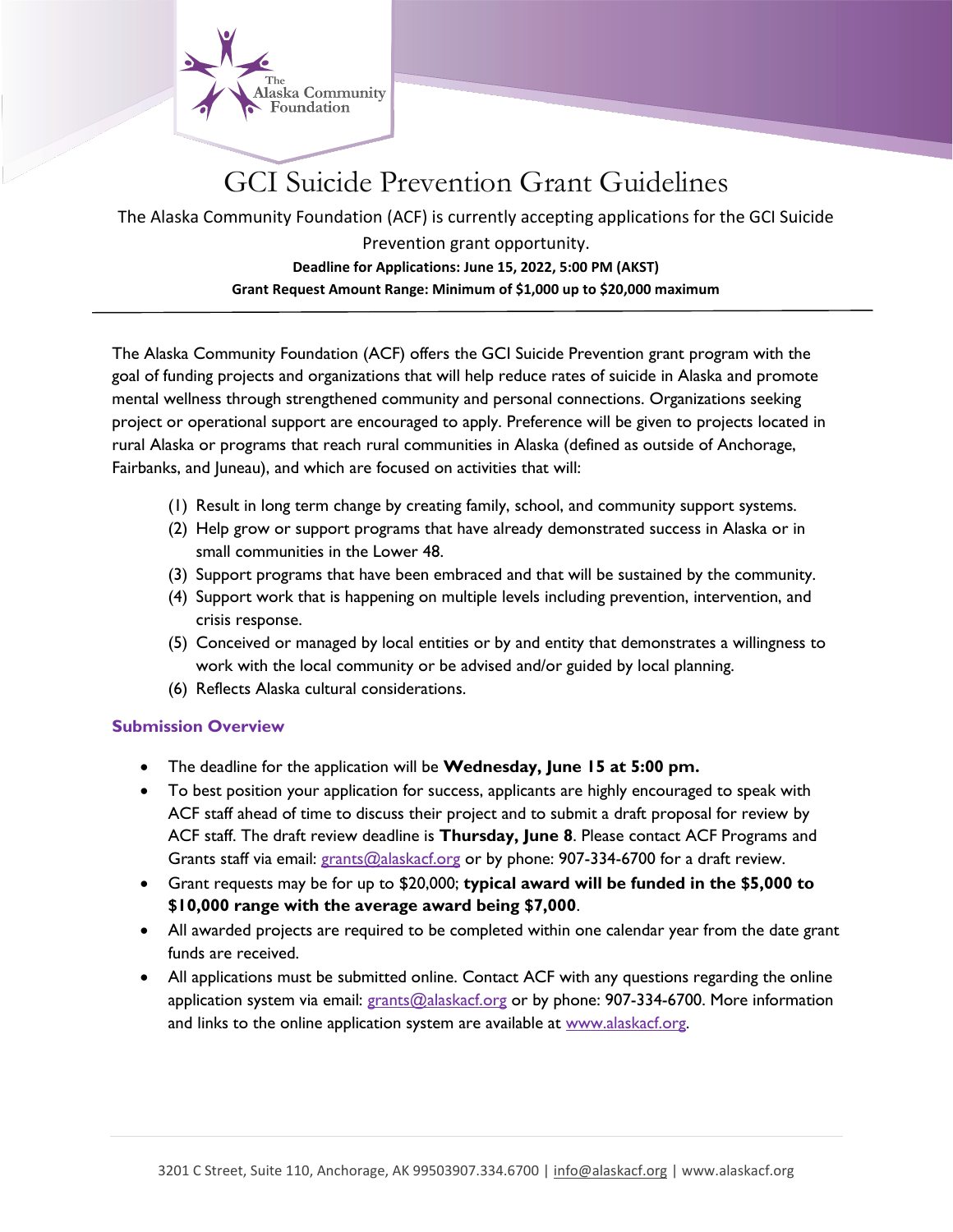

## **Eligibility Criteria & Priorities**

**Eligible applicants include:** 501(c)(3) nonprofit or equivalent organizations located in the state of Alaska. Equivalent organizations may include tribes, schools, churches, local government agencies and programs.

#### **Eligible projects:** *Preference will be given to projects that:*

- (1) empower Alaskans to work together to promote community wellness
- (2) demonstrate measurable results, accountability, cultural sensitivity, and unify communities
- (3) will impact communities that might not have easy access to suicide prevention support programs and
- (4) focus on at least one of the following areas as a way to decrease suicide in Alaska:
	- Addressing generational trauma
	- Veteran connectedness
	- Means restriction / Gun safety
	- Increased connectivity to
	- treatment services
	- Youth coalitions

• Primary prevention

- Support for those already doing this work in communities
- Building on past successes
- Support of needs assessments
- Community mobilization
- High-risk populations

**Ineligible applicants include:** individuals; for profit, 501(c)(4) or (c)(6) organizations; non-Alaska based organizations; and state or federal government agencies.

**Ineligible projects include:** religious indoctrination or other religious activities; endowment building; deficit financing; fundraising; lobbying; electioneering and activities of political nature; sponsorships for special events; direct fundraising, including hiring a grant writer; reimbursement of pre-award costs; construction; purchase of real property; activities that have the potential to support terrorism; any proposals that discriminate as to race, gender, marital status, sexual orientation, age, disability, creed or ethnicity; and personnel costs.

**Exceptions:** In selected cases, projects undertaken by organizations that normally fall outside the above guidelines may be able to receive funding. *Examples include*: religious organizations whose proposal impacts the broader community; or units of government whose proposal extends beyond the traditional governmental functions and impacts the broader community.

#### **Reporting Requirements**

Awardees will be required to complete **two (2) progress reports** that include images documenting their projects and attain photo releases of those recognizable in the images.

A **final report** is due 30 days following completion of the project and no later than one year plus 30 days after the grant award date. All reports are completed in ACF's online grant system using the same profile login and password used to apply for the grant. Failure to complete final reports on time may impact an organization's ability to receive future funding from ACF.